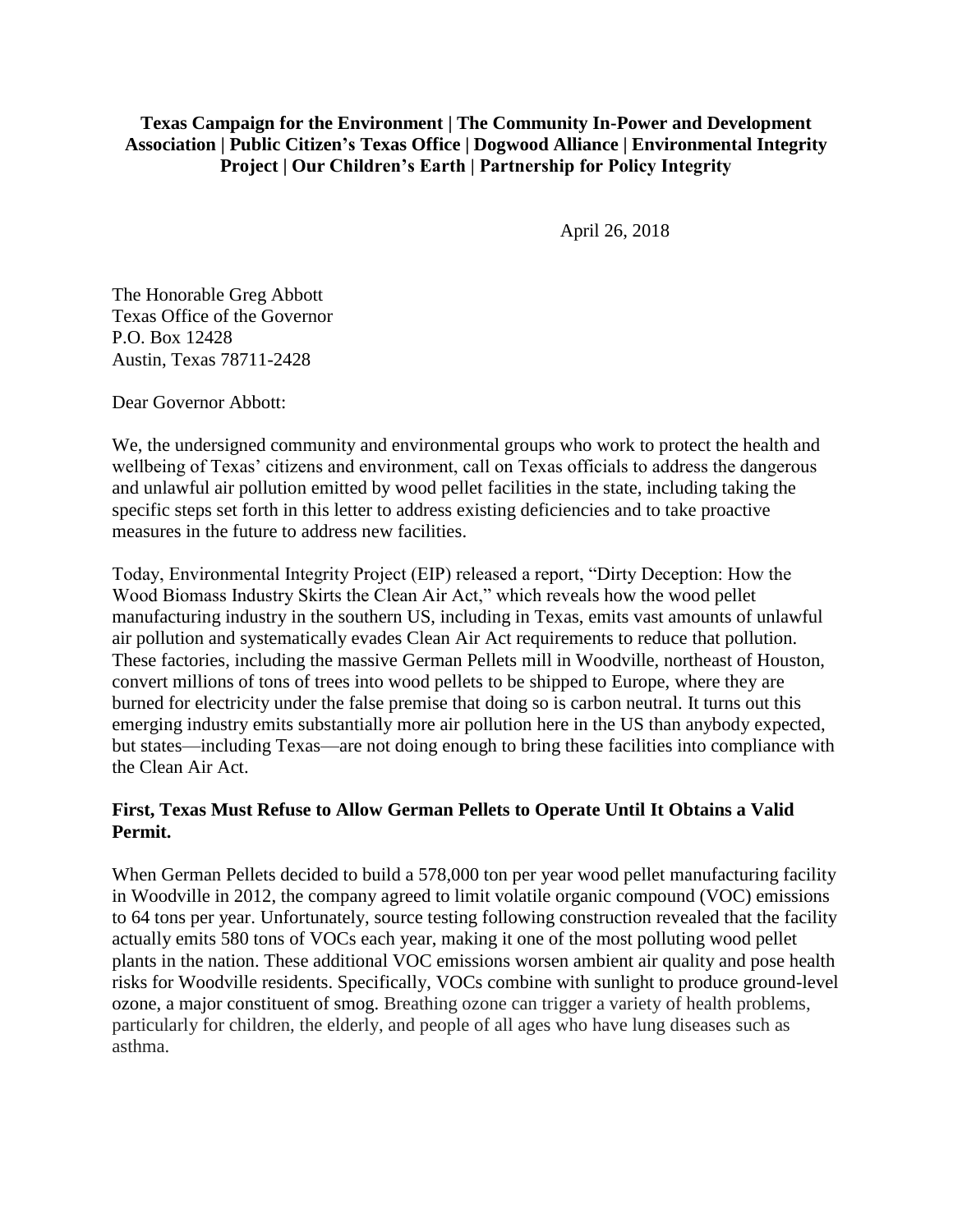TCEQ concedes that due to its high VOC emission rate, German Pellets should have been required to obtain a "major" New Source Review permit prior to construction. That permit would have required, among other things, that German Pellets utilize the "best available control technology" on all of the facility's emissions units. To remedy this violation, Texas Commission on Environmental Quality (TCEQ) has proposed to issue German Pellets an (after the fact) construction permit. Yet, rather than requiring the facility to reduce emissions, TCEQ has proposed simply to raise the air pollution limits in German Pellets' air pollution permit to the point where German Pellets can easily comply without doing anything additional to curb emissions. In particular, TCEQ proposes to allow German Pellets to continue operating without controlling VOCs from several units that collectively emit more than 500 tons of VOCs per year.

In proposing to allow German Pellets to continue operating without controlling air pollution from several of its large units, TCEQ disregards the fact that strikingly similar wood manufacturing plants in Georgia, Alabama and other states utilize highly effective VOC controls on these same units. For instance, Georgia Biomass, a pellet mill that produces more pellets than German Pellets, reduced its annual VOC emissions to just 130 tons per year by installing controls on all of its large units. If German Pellets followed suit, the facility would emit just 90 tons of VOCs per year.

Given that very similar wood pellet manufacturing facilities in other southern states are effectively controlling VOCs from all of their major units, TCEQ's proposal to allow German Pellets to proceed without these same controls would contravene the Clean Air Act's "best available control technology requirement." More importantly, TCEQ's proposal would continue to expose Woodville residents to elevated air pollution levels that can adversely impact their health. We urge TCEQ to change course and require German Pellets to fully control its VOC emissions as the Clean Air Act requires.

Due to the fire discussed below, German Pellets is currently not operating, but the company has publicly announced that it intends to restart operations in 2018. The undersigned groups call on TCEQ to refuse to allow German Pellets to operate until it has obtained a valid New Source Review permit that actually requires the best available control technology, the permit that the facility was legally obligated to acquire before beginning construction but failed to do.

## **Next, Texas Must Address German Pellets' Terrible History of Fires and Explosions.**

Since 2014, German Pellets has had at least five news-worthy fires or explosions at its two Texas facilities, by far the worst track record in an industry plagued by wood dust fires and blasts. This includes a 2017 silo fire at German Pellets' Port Arthur storage facility that burned for more than 50 days, sickening dozens of nearby residents and leading to multiple lawsuits. Worse yet, a worker was killed during clean up. In fact, OSHA had fined the company more than \$260,000 in 2017 *before* the tragic death in October.

The Clean Air Act gives Texas a powerful tool to address wood dust explosions and fires. The Act contains a General Duty Clause which requires facilities producing or handling extremely hazardous substances to design, maintain, and operate their facilities in a safe manner. As the long list of fires and explosions at wood pellet facilities shows, wood dust clearly qualifies as an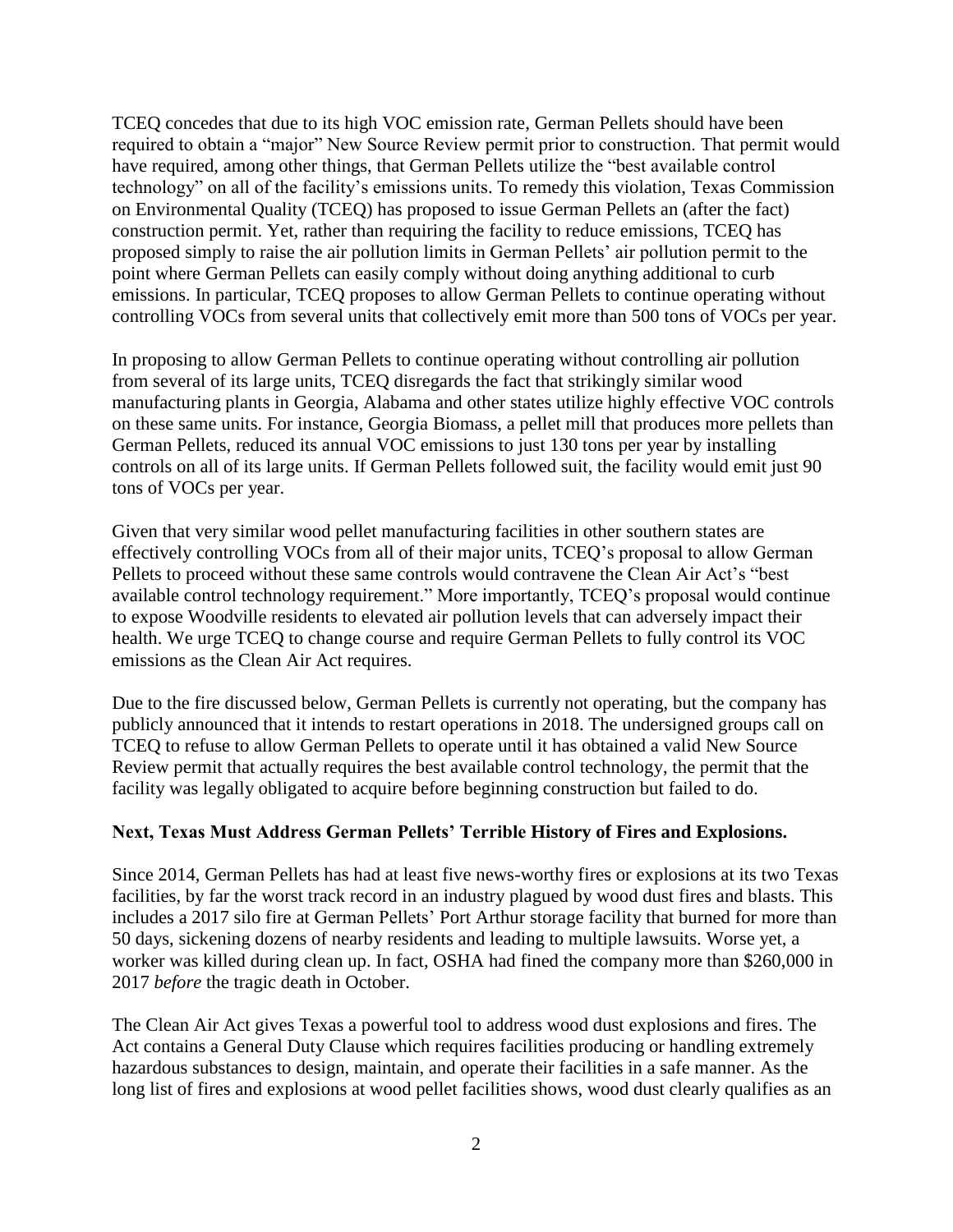extremely hazardous substance. Unfortunately, German Pellets' permit does not even reference the General Duty Clause. TCEQ must revise German Pellets' permit to specify that the General Duty Clause applies to the facility's handling of explosive dust and require the facility to perform specific steps that are sufficient to ensure that workers and others who live, work, recreate in the facility's vicinity are protected from the dangers posed by combustible dust. At a minimum, the permit should:

- (1) Identify the Clean Air Act's General Duty Clause as an applicable requirement with respect to the facility's handling of combustible dust.
- (2) Specifically require the facility to prepare a hazard analysis identifying the hazards associated with explosive dust and the facility's processes, potential fire and explosion scenarios, and the consequences of a fire or explosion.
- (3) Establish specific design and operation standards that the facility must meet to prevent a dust-related fire or explosion.
- (4) Establish recordkeeping and reporting requirements sufficient to demonstrate that the facility is meeting its General Duty Clause obligations.

## **Finally, Texas Must Issue Better Permits for Future Wood Pellet Mills.**

Given the heavy burden this industry places on the citizens, environment, and first responders of Texas, the undersigned groups oppose the issuance of permits for new wood pellet mills. However, if the state does issue permits for new facilities or for expansions of existing facilities, officials must ensure new permits require facilities to comply with all Clean Air Act requirements. The undersigned groups call for the following specific actions in future permitting:

- **1. Require "major" sources of air pollution to install the best available control technology.** As EIP's report reveals, many pellet mills with major source permits, including the proposed permit for German Pellets, evade using the best available control technology, or any control technology at all, while facilities with minor source permits, often the same size or larger, do utilize controls. Texas must not reward companies for refusing to install controls that would reduce facility emissions to minor levels. Rather, Texas must require new or modified major sources to reduce emissions using controls that are at least as effective as those utilized by the best-controlled minor sources. This includes using VOC controls that achieve at least 95% reductions on emissions on each of the major sources of pollution at the facility. If facilities in Georgia and Alabama can do this, so can Texas facilities.
- **2. Ensure Communities are Notified of and Able to Participate in Permitting Decisions.**  Many of the air permits EIP surveyed from across the South were issued without any public notice or the ability to comment, including permits for the initial construction of facilities. This means communities were not informed of the decision to allow sources of air pollution to locate in their backyard. TCEQ should ensure that there is a meaningful opportunity for public involvement in any permitting action authorizing the construction or modification of a wood pellet manufacturing plant.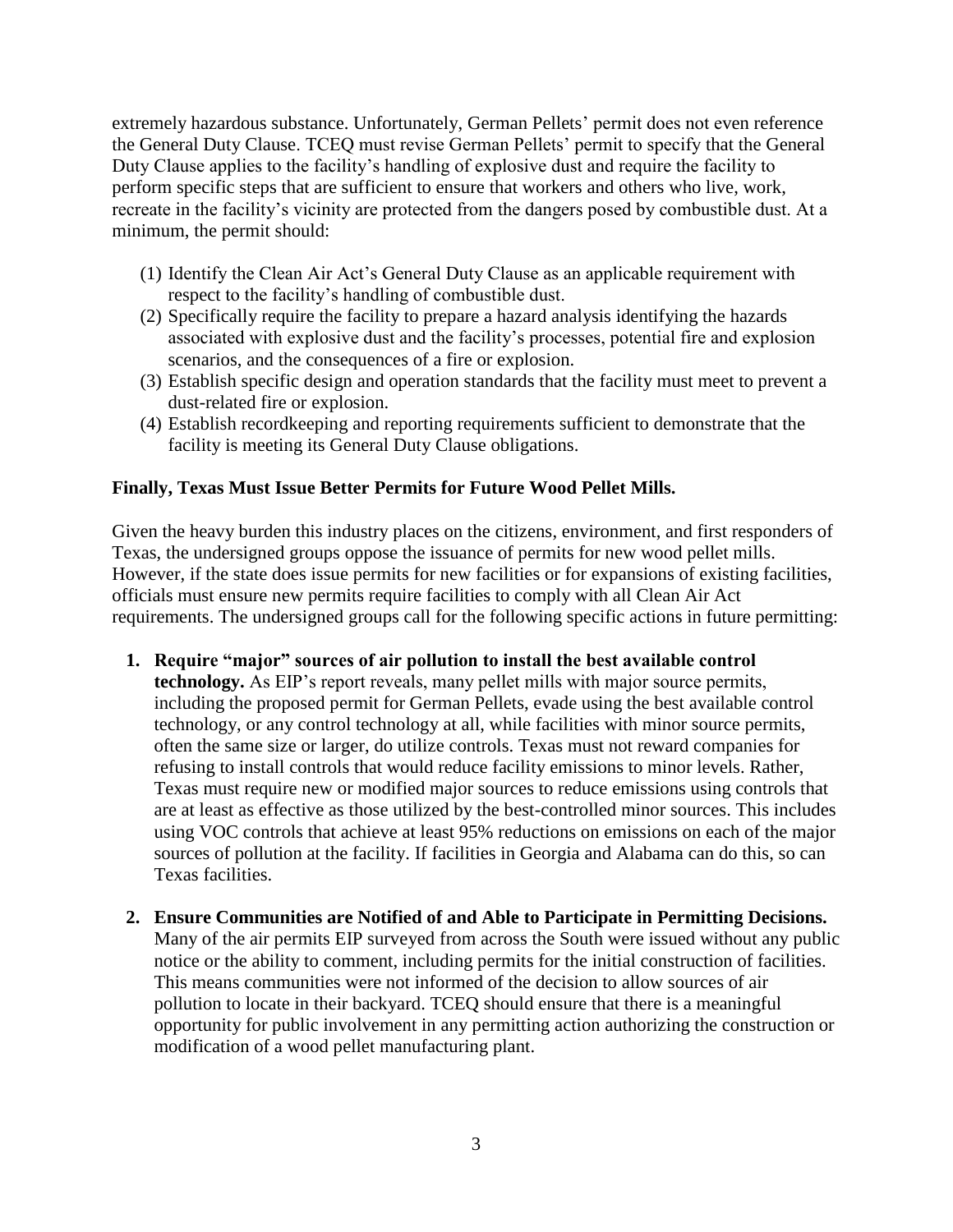**3. Institute pellet production limits at facilities that claim to be too "minor" for the best available pollution controls.** If pollution controls will not keep emissions below legal limits when a facility is operated at full capacity, the facility's permit must restrict maximum production to a level that ensures the facility will not exceed the major source threshold.

The Clean Air Act only works to protect health and the environment when state agencies are fully implementing all of the Act's requirements. The undersigned groups call on Texas to address the errors and omissions identified in this letter and in EIP's report, and to further make proactive moves to better understand and control emissions from this emerging industry in the future.

Please contact Patrick Anderson at [panderson@powellenvironmentallaw.com](mailto:panderson@powellenvironmentallaw.com) or (470) 440-1124 to respond to our request or to obtain additional information. We thank you for your leadership on the environment and your concern for the health and well-being of Texas' citizens.

Sincerely,

Robin Schneider Executive Director Texas Campaign for the Environment

Hilton Kelley Founder and Director The Community In-Power and Development Association

Adrian Shelley **Director** Public Citizen's Texas Office

Eric Schaeffer, Executive Director Keri N. Powell, Of Counsel Patrick J. Anderson, Of Counsel Environmental Integrity Project

Emily Zucchino Community Network Manager Dogwood Alliance

Annie Beaman Director of Advocacy & Outreach Our Children's Earth Foundation

Dr. Mary S. Booth **Director** Partnership for Policy Integrity